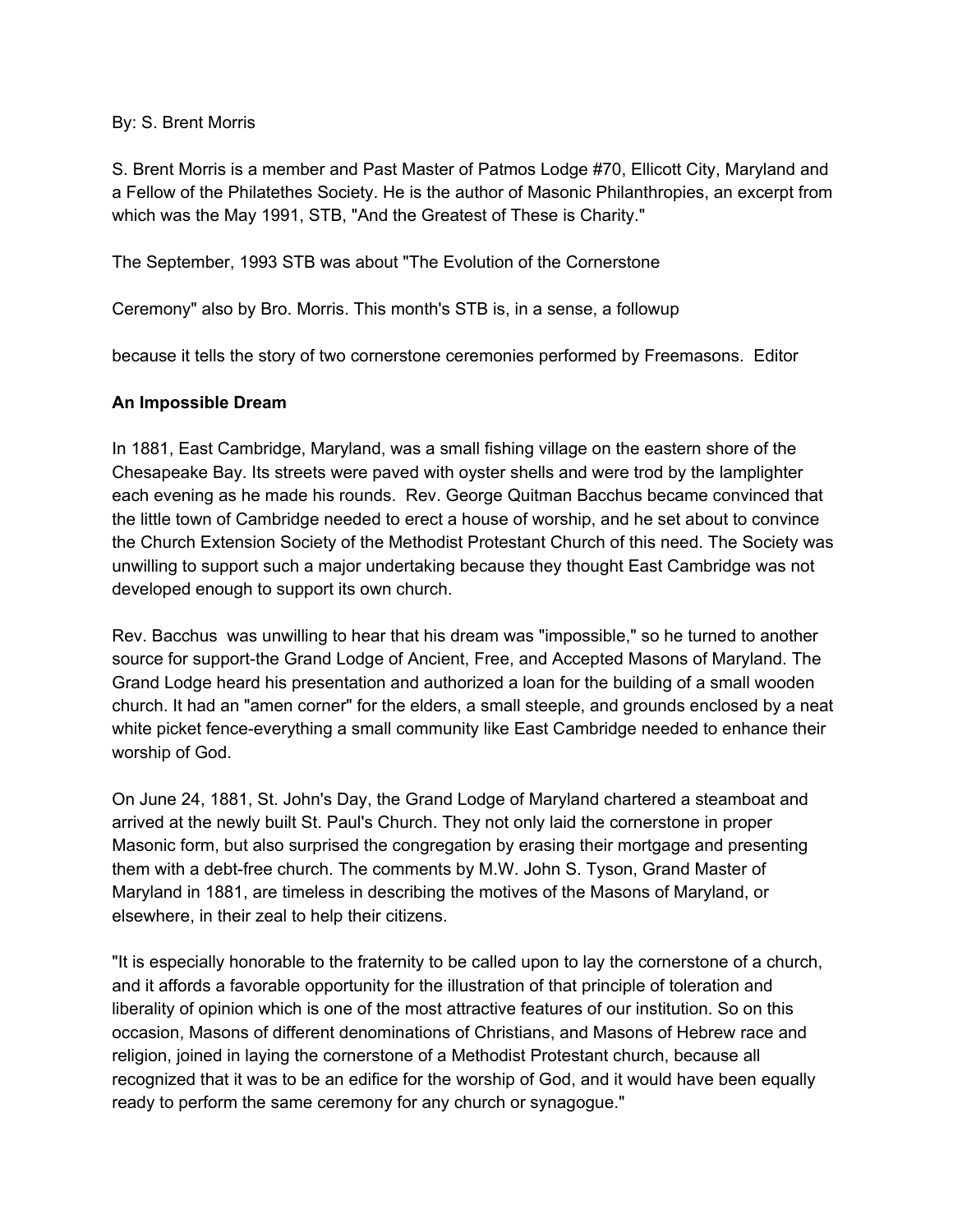\*Edward T. Schultz, History of Freemasonry in Maryland, 4 vols. (Baltimore:

J. H. Medairy & Co., 1888), Vol. 4, pp. 265-266.

This inspiring story of Rev. Bacchus's impossible dream and the generous, unexpected support offered by Masons could stop here, but there is more to the tale. In 1912 St. Paul's Church had outgrown its humble wooden-framed beginning on an oyster-shell paved street, and replaced its original structure with a stone building. By 1981 the congregation had grown and expanded further to a splendid stone and stained-glass illuminated house of God. The congregation was ready to lay the cornerstone of their new fellowship hall and had not forgotten those who had so generously helped them get started.

On June 21, 1981, the Grand Lodge of Maryland was once again formally invited to worship at St. Paul's church and to lay another important cornerstone for the parish. Once again "Masons of different denominations of Christians, and Masons of Hebrew race and religion" joined in testing the cornerstone of St. Paul's fellowship hall, in declaring it well formed, true, and trusty, and, as they did 100 years before, in helping to dedicate yet another building to the worship of God and to the service of their fellow citizens.

## **The Washington National Cathedral**

Gothic cathedrals have been described as music frozen in the air, and the awe-inspiring beauty of the Washington National Cathedral confirms the truth of this observation. Formally known as the Cathedral Church of St. Peter and St. Paul, the church was conceived when Congress granted a charter to the Protestant Episcopal Cathedral Foundation of the District of Columbia on January 6, 1893. Fourteen years later a crowd of 10,000 gathered to witness the foundation stone laying at Mount St. Albans on September 29, 1907.(1)

Freemasonry does not favor any religion, nor does it permit religion (or politics) to be discussed in its Lodges. It strongly admonishes its members, however, to worship God as they best understand Him. Thus it is with particular pleasure that our gentle craft helps erect houses of worship. Whether a simple church or synagogue or a sublime masterpiece of architectural genius like the Washington National Cathedral, they share a common purpose of glorifying the Grand Architect of the Universe. It was with the humble intention of glorifying God that the Masons joined the ceremonies on Mount St. Albans that day.

#### **Laying the Foundation Stone**

As the cathedral choir sang, the foundation stone was slowly lowered to its final resting place beneath the altar. A procession left the platform consisting of the Bishop Henry Yates Satterlee, the Canons of the Cathedral, the architect bearing the Cathedral trowel, and Lemuel Towers, Jr., Master of Potomac Lodge No. 5, FAAM accompanied by three Brothers bearing the George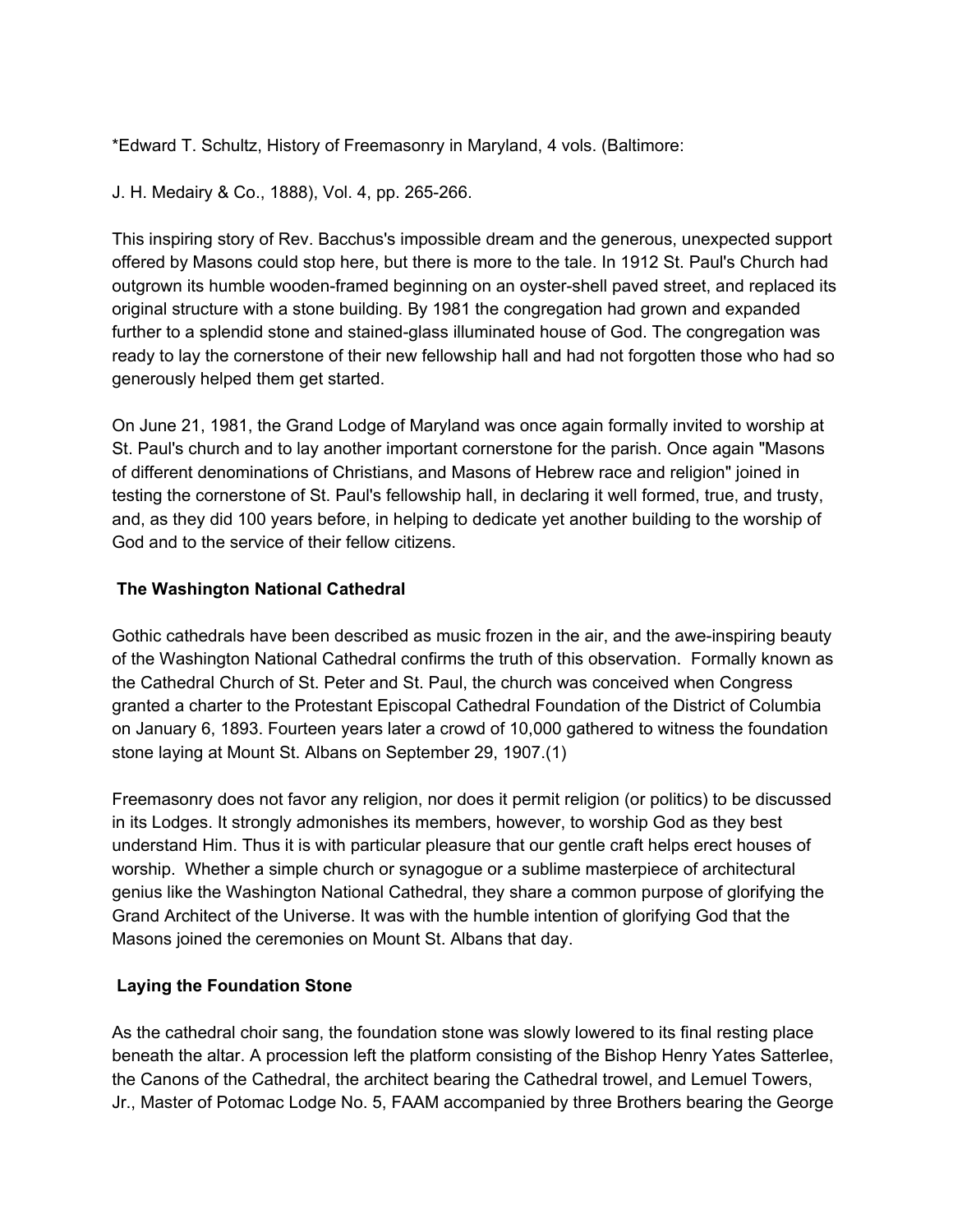Washington gavel. In the great pit dug for the foundation, Bishop Satterlee laid the mortar beneath the stone and struck it three times with the Washington gavel. After the procession returned to the platform, President and Brother Theodore Roosevelt delivered an address.(2)

Bishop Satterlee could not have known it, but his project started in 1907 on fifty-seven acres on Mount St. Albans became the longest-running construction site of our nation's capital. Construction halted from 1919-1921 during World War I, slowed during the great depression, and halted again from 1942-1948 during World War II. A shortage of funds stopped construction from 1977-1980, after which the final work towards completion began. Then on September 29, 1990, eighty-three years to the day after the first stone was laid, the final stone of this house of worship was set in place. President George Bush, like President Roosevelt before him, delivered the address.(3)

# **The Washington Bay**

At the western end of the south outer aisle of the Washington National Cathedral is the Washington Bay, dedicated to the father of our country. There stands in splendid isolation a seven foot six inch statue of Washington, carved of pure white Vermont marble. Inscribed on the statue's octagonal pedestal are reminders of Washington's contributions: "First Citizen--Churchman--President--Statesman--Farmer--Soldier--Patriot--Freemason." It was a gift in 1947 from the Supreme Council, 33ø, Southern Jurisdiction, which declared:

"It was fitting--and indeed it was necessary--that here, in this hallowed place, which is set upon a hill within the city that bears his name, there should be raised a monument to the Father of his Country. For while the whole American land is his monument, it is an inspiring duty to make visible his presence"(4)

Washington's lifelong love of Freemasonry is emphasized by three plaques cut into the stone of the Cathedral's walls. The left plaque commemorates Washington's initiation into Freemasonry in 1752. It shows the Holy Bible, Square, Compasses, and the words "Fredericksburg Lodge No. 4, 1752." The center plaque celebrates the year he became Master of Alexandria Lodge No. 22 in 1782. The carving has an exact replica of Washington's Past Master's Jewel and the words--"Alexandria Lodge No. 22, 1782." The third plaque, located on the right, has two small cornerstones. One is dated 1793 and is surmounted by the dome of the U.S. Capitol; the other is dated 1907 and is surmounted by a carving of the Washington National Cathedral.

More than 600,000 people visit or attend services at the cathedral each year. It has served important functions of state: funeral services for President Eisenhower were held here, and the inaugural prayers for Presidents Reagan and Bush were offered here. Martin Luther King, Jr. preached his last Sunday Sermon in the Cathedral's Canterbury pulpit a few days before he was assassinated.

It has indeed achieved the purpose envisioned by Bishop Satterlee nearly a century ago: